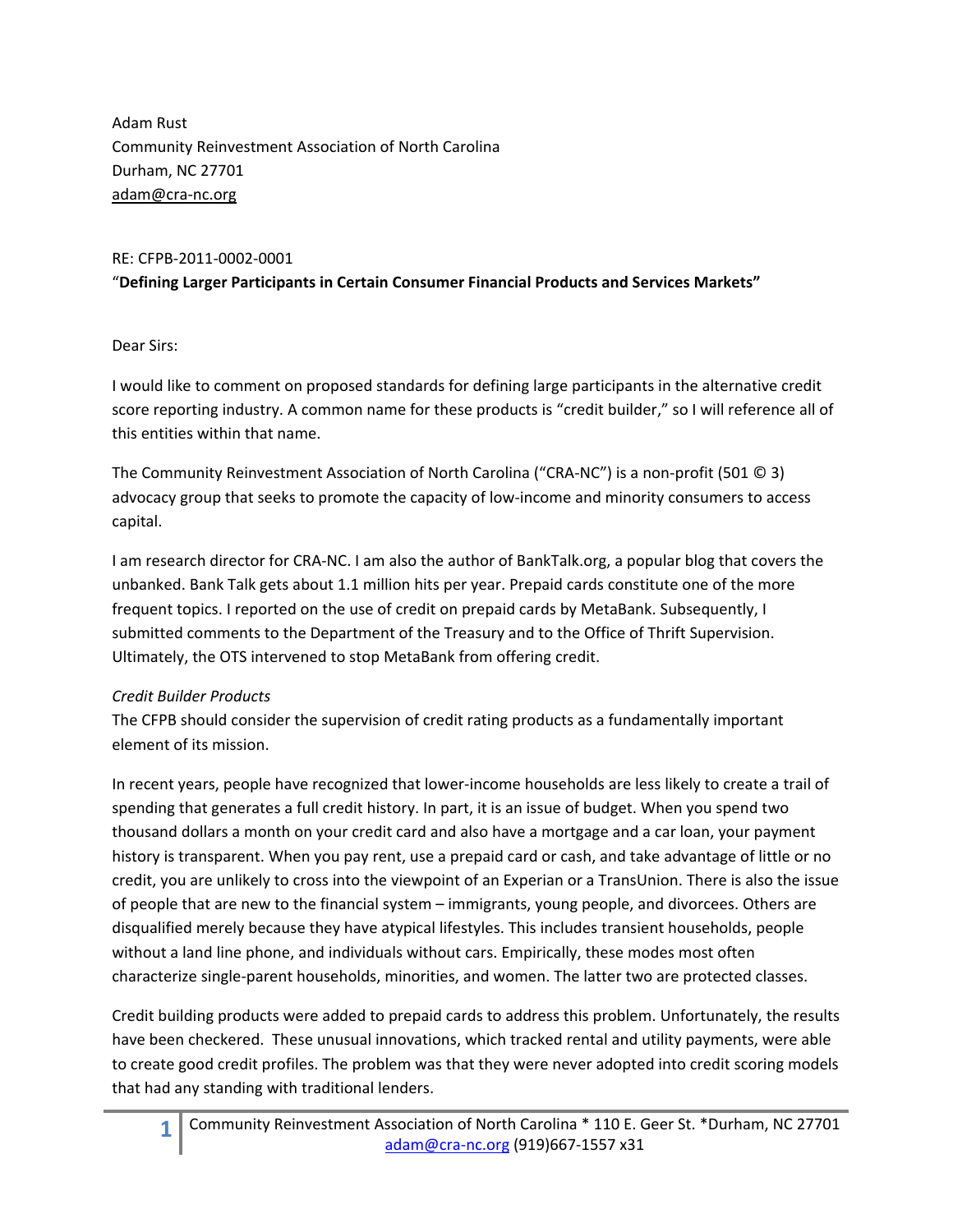While there are many protections in place for how the Big Three/Four (TransUnion, Equifax, Experian, and Innovis) treat consumers, the rules are less effective in protecting the interests of un‐banked and under‐banked households.

The Consumer Financial Protection Bureau has the authority to supervise, write rules, and enforce orders on large‐sized participants in this field.

It should be a clear cause of concern that the bank partners most actively engaged in prepaid included many institutions with checkered consumer protection records. We are concerned that so many of the banks engaged in the fee harvester secured credit card model have now become engaged in prepaid cards. Fee harvester cards were widely used by vulnerable consumers. Consumers chose the cards because they saw it as a way to build credit. The FTC punished Columbus Bank & Trust. Now other subsidiaries of the same holding company – Synovus Bank – have become entities in payments processing and card issuance. Urban Trust Bank, which issued CompuCredit cards that collected \$400 million in fee harvester card fees (the "MySaluteCard," for example) – is now a prepaid issuer. Urban Trust Bank has teamed up with CompuCredit to offer prepaid cards. First Bank of Delaware – a funder to payday lenders through the rent‐a‐bank model – is now an issuer of prepaid cards.

The hunger to repair credit drove the secured credit card fee harvester model. That same hunger remains and it should serve as a beacon for regulators that want to intervene before the next problem occurs. In the new model, real power is held by MSPs and ISOs. These are non‐bank financial institutions.

## Defining Large Participant

In defining the notion of large participant, the CFPB should consider that sales-driven credit scoring firms attempt to achieve universal coverage. Most of the firms analyzing the credit worthiness of unbanked and under‐banked households claim to have data on approximately 50 million households.

There is really only one distinction in size. The CFPB should differentiate between firms that sell credit scoring data versus those that develop metrics from internal information. Some firms do create their own metrics. The small firms are still accountable to TILA, ECOA, and other fair lending laws, but they are not appropriately defined as large participants.

This standard is consistent with the oversight of consumer reporting agencies outlined in the Fair Credit Reporting Act (the "FCRA"). The FCRA says that a consumer reporting agency is one that"

"Compiles and maintains files on consumers on a nationwide basis…that regularly engages in the practice of assembling or evaluating, and maintain for the purpose of furnish consumer reports to third parties bearing on a consumer's credit worthiness, credit standing, or credit capacity." (FCRA Section 603 part p).

A reseller is one that "assembles and merges information contained in the database of another consumer reporting agency or multiple consumer reporting agencies concerning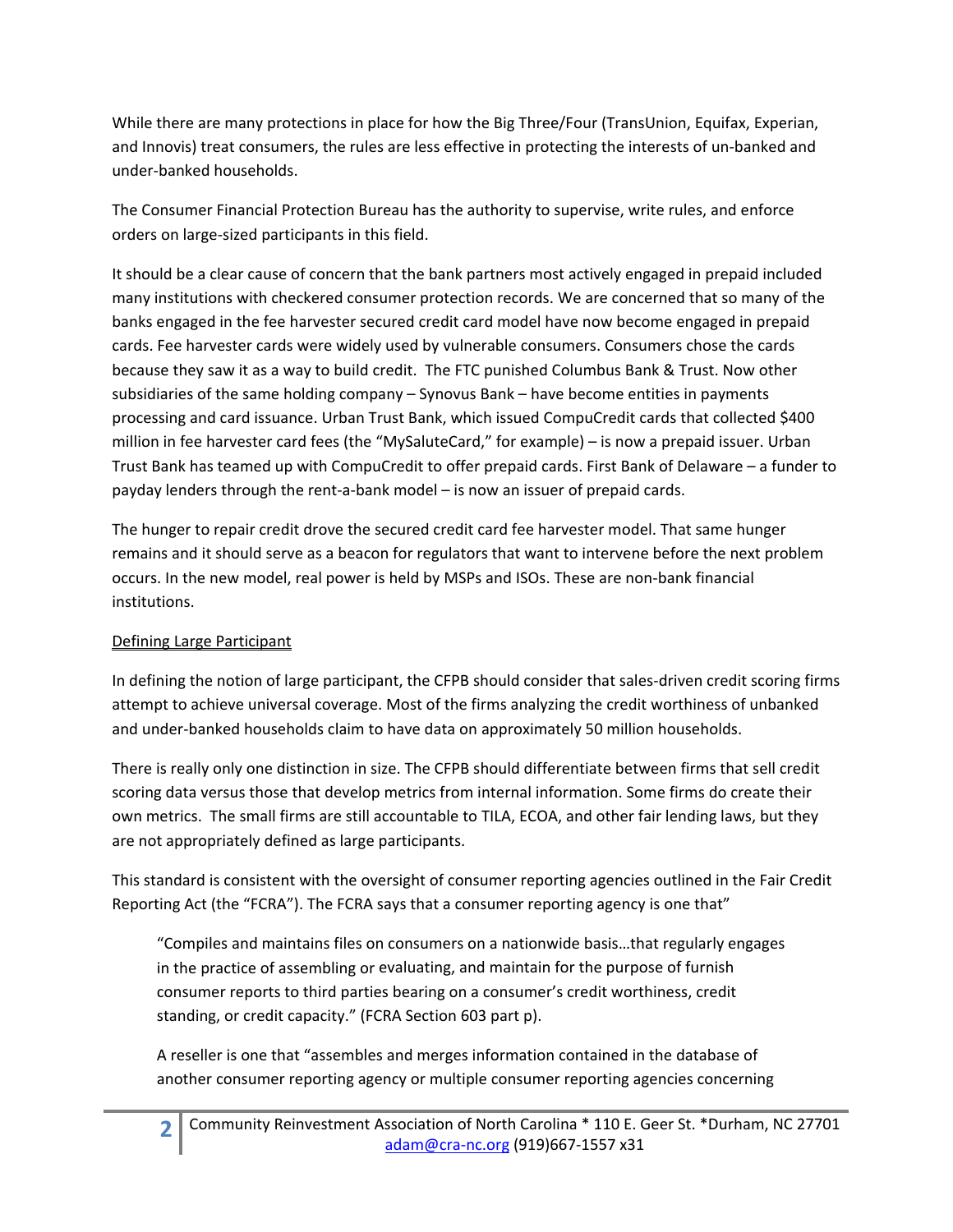any consumer for purposes of furnishing such information from which new consumer reports are produced."

The CFPB should define large participant through the specific legal definitions in the FCRA, whereby any company that is both a "reseller' and a "consumer reporting agency" falls under the scope of the CFPB.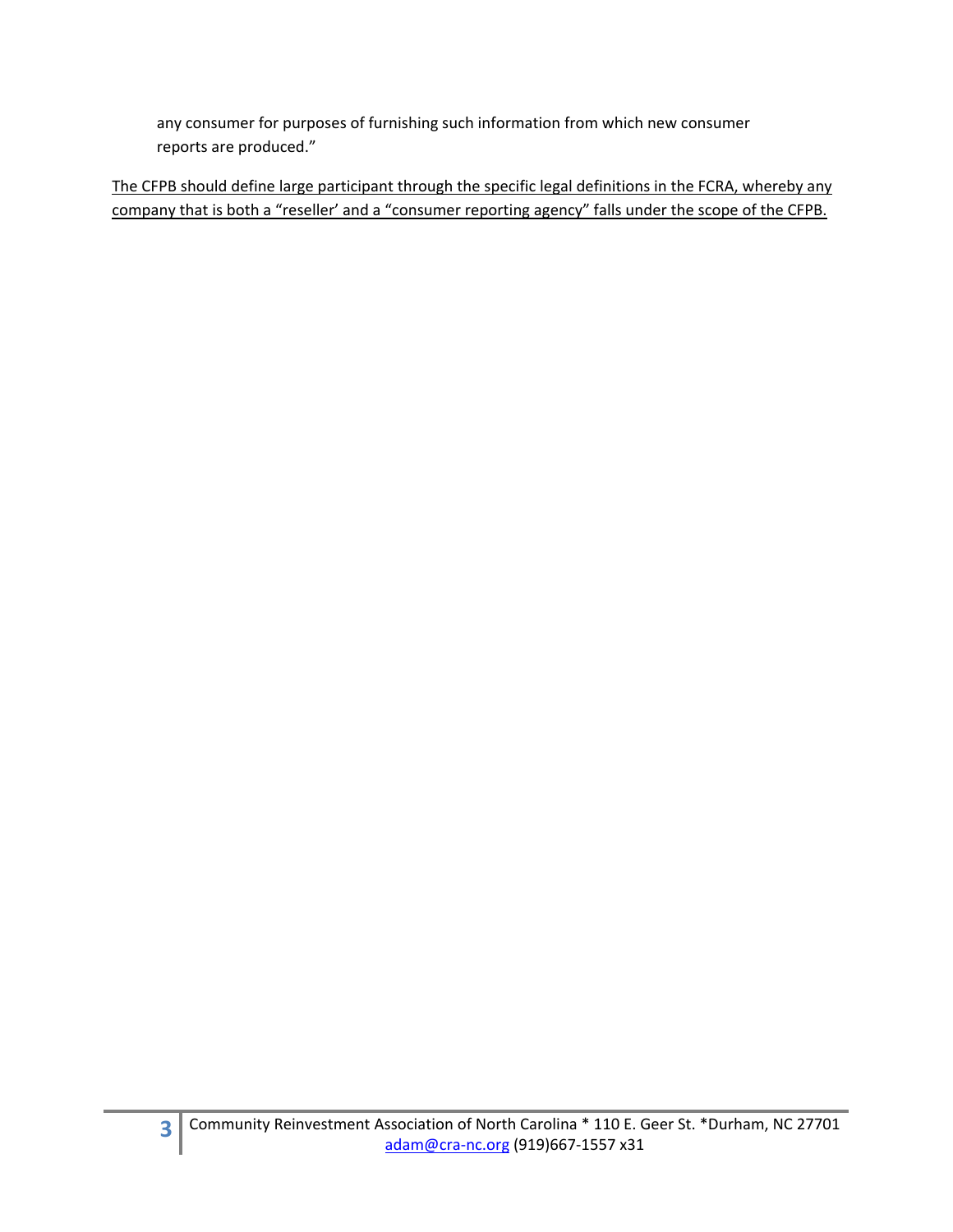*These groups are not known to consumers, yet they sell their private information to third parties* The Fourth Bureau, as these institutions have been labeled by the Washington Post, uses practices that stretch the limits of privacy for consumers. In practice, most of the consumer payment records that are collected in these databases do not know that they are being tracked.

These groups are not household names. They are probably unknown to most credit counselors. They are probably unknown to most financial services professionals. Since people do not know that they are being tracked, they do not utilize important protections. For one, it is impossible to request your credit score or to attempt to correct an error in your file if you do not know who is collecting data on your payment history.

Here is a short list of alternative credit score data services:

- $\bullet$  L2C
- ChoicePoint
- MicroBilt/PRBC
- LexisNexis RiskView
- CL Verify Credit Solutions
- CredCo/Anthem Suite
- DataX, Ltd./DataX Credit Reporting Agency
- TargusInfo/ElementOne Analytics Platform
- eCredable

These are not names that consumers are aware of, yet they are companies that collect personal information on their payments decision and ones that act as significant gatekeepers of their access to financial services.

The scope of these companies is very wide. For example, First American Core Logic's "CoreLogic CredCo" LexisNexis' RiskView rates risk for 70 million non-traditional consumers.

These companies have a two‐part revenue model. The first part comes from the fees consumers pay to use the products. The second comes from the sales of the data to third-parties.

*There is a Lack of fit between FCRA Disclosure Rules and Typical Use by Unbanked Households* Generally, consumers are given several protections against the work of the bureaus that analyze their credit worthiness. The Fair Credit Reporting Act, these institutions meet the definition of a "consumer reporting agency" because they sell information to third parties.

Under‐banked consumers are less likely to use credit, but they still are impacted by their credit score. According to the FDIC, under banked and unbanked households use many types of financial services that do use a credit unbanked households used an alternative financial service (FDIC, 2009). These are substitutes for mainstream loans. The lack of the use of a credit reporting agency does not interfere with access to these services.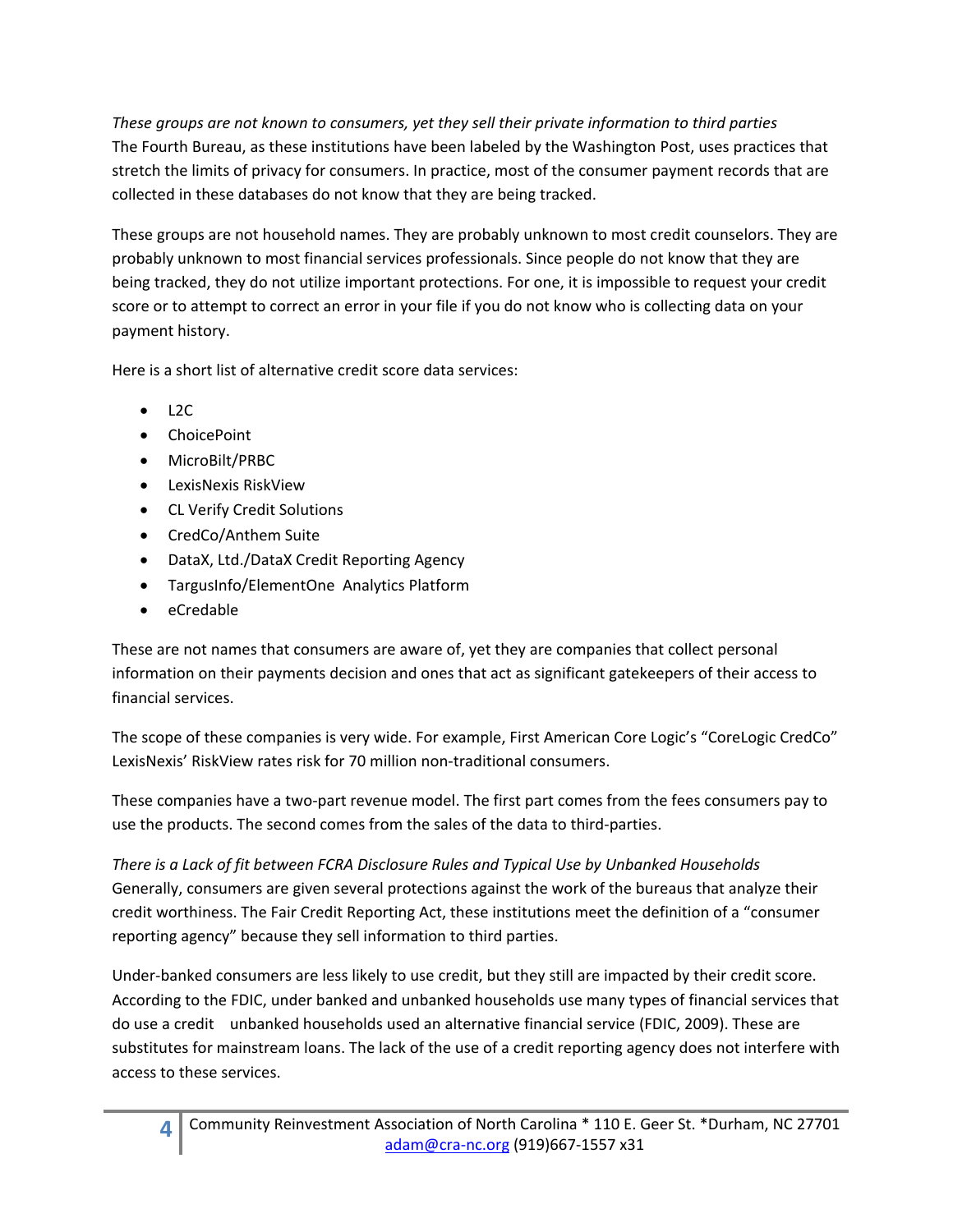Still, the impact of a credit score is still significant. A credit score is still used for cell phone service, for insurance, for cable, for utility service and for a rental application. It is very possible that when these businesses get an application from a consumer with an inadequate credit file at the Big Four will instead seek a report from one of the alternative services.

With the case of cell phones, home phone service, utilities, and cable, the credit score does not mean that the account is turned down. There is no "adverse action" when the account is approved, even if the result of the credit score is that the consumer must put down a higher deposit.

There are a few reasons why existing guidelines do not adequately protect the relationship between unbanked households and the alternative data providers that supply information on their credit worthiness.

For one, the consumer may not know the identity of their score reporter or the means to contest that report. CoreLogic CredCo will provide free credit data and dispute resolution to any person in its files. However, the person must know to contact CoreLogic to request that information.

Two, these scores are used for more than just decisions about credit. By their nature, unbanked consumers do not seek out prime credit. When they do seek credit, it is more often with a non‐ traditional lender.

Non-traditional lenders are unlikely to turn down applicants. Lenders use risked-based pricing in lieu of denying loans. In some instances, all loans are priced based on equivalent risk assumptions. This is the case with payday lenders. It is effectively the case with firms that substitute the cost of interest through fees – such as pawn shops or rent-to-own stores. In other instances, lenders do use risk-based pricing to lower or increase the cost of credit. This is commonly the case with buy-here pay-here auto sellers. Even though only 10 percent of applicants for subprime auto loans were approved by independent finance companies in 2009 (Drive Time, 2010), buy‐here‐pay‐here lenders continued to approve the great majority of applicants through their own captive financing. The nation's largest buy-here-pay-here chain, Drive Time, reported that the weighted average interest rate for its loans, which have an average duration of only 23 months, was 20.8 percent in 2009 (Drive Time, 2010).

Existing law offers protection to consumers when a credit score report leads to an "adverse action." However, non-bank financing entities often have low denial rates. This curbs the number of "adverse actions." (FCRA Section 603 part k) Lenders have to reveal when they used a credit score to turn a borrower down. This is less protective in a subprime risk‐based pricing environment. Consumers are turned down infrequently, but those with lower credit scores pay higher rates of interest.

The result is that disclosures generated by credit denials are likely to be infrequent for un‐banked households. This means that unbanked consumers are less likely to know the sources of credit information that was used for their application. In turn, they are unable to contest the accuracy of data in their credit file.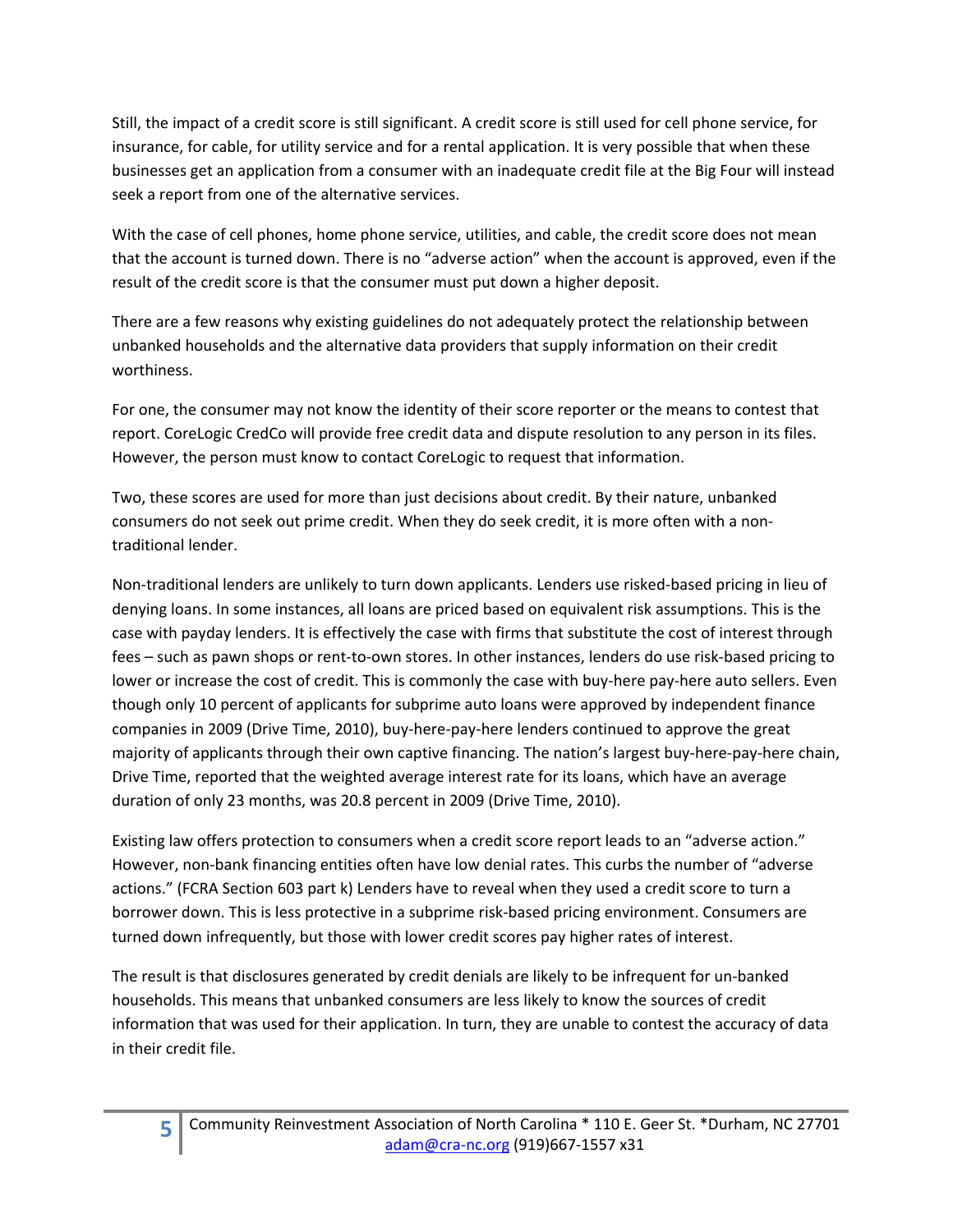# *There is a lack of pricing transparency among credit builder products*

*T*here is precedent for these products to cost more than they deliver. Secured credit cards offer consumers the ability to have a line of credit if they put down a deposit. These cards come with high fees. In some instances, the cards have given advocates reason to label them as fee harvesters. The costs at one such card even generated a Federal Trade Commission settlement. The same opacity relates to pricing. In the past, MSPs created cards with an optional credit‐builder product. The product was still bundled, so that there was only one credit builder vendor available through any one MSP.

The evidence does seem to show that they are still expensive. The Eufora Credit Builder is one good example. The Eufora product is available at four different levels: is offered through the Eufora card. Like some of its brethren, credit builder customers pay out of pocket to have this service. Credit Builder is sold as a membership service with a fee to join, a fee to process and application, and a monthly fee. The fee structure is different for each, based on a differing balance between startup membership fee and ongoing monthly fee. In general, costs for an entire year amount to about \$200. eCredable charges consumers \$9.95 a month for their credit reporting service. Capital One offers Credit Inform on some of its cards. The product costs \$8.99 per month.

Pricing is not always so transparent. Some cards fold the credit builder product into their main card offering. The result is pricing opacity. The RushPath to Credit comes for free on Rush Cards. However, Rush Cards charge higher fees than most other cards. A person pays \$10 a month for the card, plus additional fees for any ATM transaction. There is even a \$1 signature fee. While most companies offer free billpay and free mobile banking, Rush Card consumers have to pay to use BillPay and to send money via different Rush Cards.

## *MSPs have too much Control over the Credit Builder Products Used by Consumers* Credit building products have not gone away. Instead they have shifted to the prepaid platform.

MSPs bundle credit builder products into prepaid cards. Bundling takes away consumer choice. The choice is made by MSPs. Consumers are dependent upon the decisions made by card bundlers.

Bundling is a problem in this market because independent sales organizations ("ISOs") and member service providers ("MSPs") have power over how card services are combined into one prepaid card. MSPs and ISOs include NetSpend, RushCard, Green Dot, Account Now, Mango and Eufora. Consumers have no ability to pick their credit builder. Credit repair services are bundled with a prepaid card. Consumers do not have an opportunity to pick a credit repair program to append to their card. Rather, they only have a choice of paying for a specific service that is available with that card.

## *Alternative Credit Builder Products Fail their Promise to Consumers*

These products are not worth the money that cash‐strapped consumers pay for them. The National Council of La Raza has found that even when lenders do use data from these firms, they tend to discount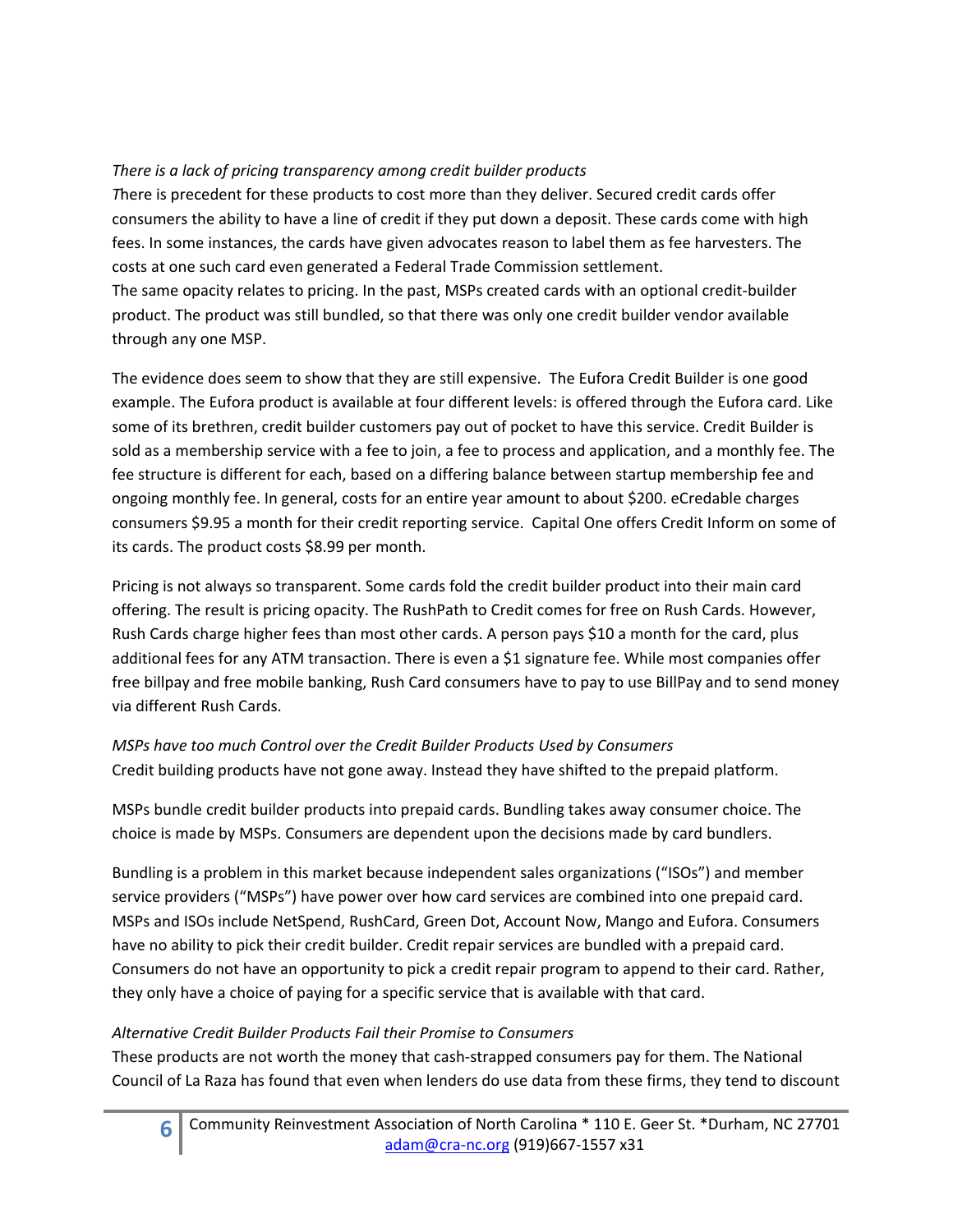their value. La Raza has found cases when consumers were able to show twelve accounts with regular on-time payments. The lenders are willing to take that data but they will not use such data to replace traditional credit scores. In the instance of the consumer with data to show twelve current accounts, the lender put their credit at "620."

The product has never been as effective as traditional credit reporting. Most credit builders do not report to the three major credit services (Equifax, Experian, and Transamerica) but instead to a series of alternative credit scoring firms. In the last few years, the most active players in this segment have been Payment Reporting Builds Credit ("PRBC") and Eufora Credit Builder. There are others, such as VantageScore and Lexis‐Nexis, but these are the most popular.

Even now, when some report to TransUnion or to FICO, the scores remain only a fraction of the overall score algorithm.

Recent history demonstrates how the credit builder product may harm consumers. Payment Reporting Builds Credit ("PRBC") redefined the credit score process. The system utilized payment obligations that were not made through loans. This included utility bills, rent, cell phone service plans, and others. They also re-defined the distribution system for credit scores. Rather than move data to lenders and then make it available to them, PRBC gave consumers the exclusive right to pull their own credit. A person seeking a loan could pull their credit and show it to a landlord or to an auto finance company. Indeed, PRBC promised that only the account holder would be able to access the data. This is a key point, because it has been broken on such a fundamental level.

The promise was broken. PRBC floundered and it was ultimately sold to MicroBilt. MicroBilt has decided to sell that data to subprime credit firms. Those firms can use that data to solicit new business from the former PRBC customer base. The data collected to build credit for unbanked consumers is now being sold to companies that want to push bad credit: by‐here pay‐here auto finance companies, payday lenders, pawn shops, auto title stores, and rent-to-own furniture stores (Payments News, 2008).

Those aren't the only bad actors using this data. It is also popular with debt collectors and car repossession firms (Mui, 2011). CompuCredit has incorporated PBRC reporting into the set of services that it offers to its debt collection customers (CompuCredit, 2011). CompuCredit was one of the firms implicated in fee harvesting secured credit cards. Now they are back, using PRBC as a gateway to enhancing how they price credit to the same set of consumers.

## *How to Supervise*

The issue for the CFPB is not to regulate the bank partners. But it is important that someone regulated the credit builders and the CFPB is poised to be that entity.

The question of large participant status in this area is complicated because most of these companies market and sell their services to many entities that are external to prepaid. In some cases, these companies offer a prepaid credit builder as part of an entire suite of different credit rating products. Fair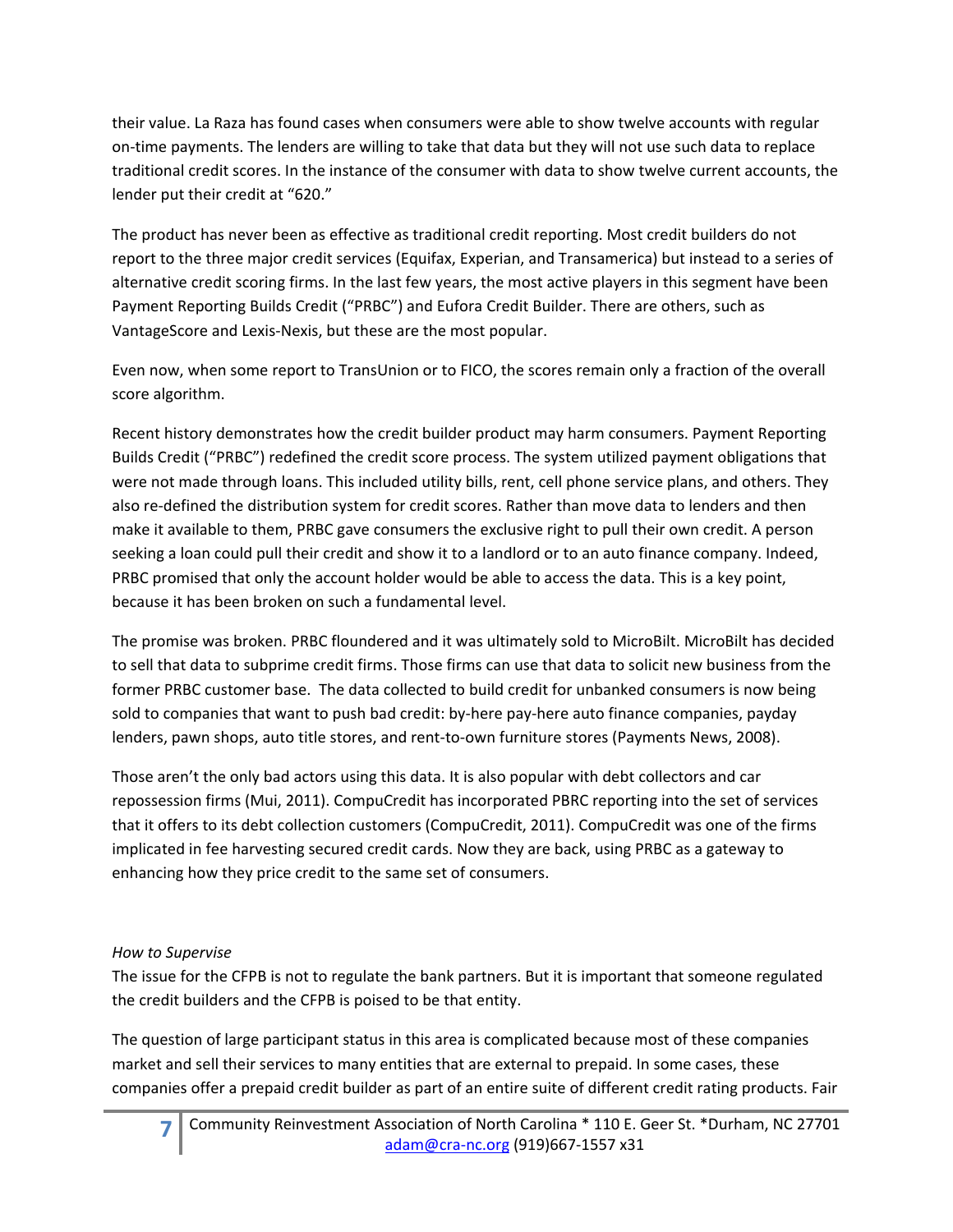Isaac is a national credit reporting service. It markets FICO Expansion as a special service of consumers with non-traditional credit profiles. It is the only product that FICO offers for prepaid. FICO's traditional product is offered for mortgage lending and other more common credit applications.

I would argue that any entity that partners with a national consumer credit rating agency should be classified as a "large participant." There are two elements to that belief. For one, contributing to a credit scoring model is tantamount to being a part of that model. TransUnion, FICO, Experian, and Equifax all provide the first tier of credit score review for the important gatekeepers of credit that is most commonly utilized by unbanked consumers. Landlords never checked with PRBC. They run credit through the first tier agencies.

The framework of a supply‐chain analysis makes more sense for the arrangement of alternative credit building services within prepaid. The important thing is to make sure that the cards with the largest consumer audiences are supervised by the CFPB.

Important policy priorities for subsequent regulation:

- 1. In regulating these programs, the CFPB should make sure that credit builder programs follow the idea that they provide a net tangible benefit to consumers.
- 2. Credit Builder programs should serve consumers first. Because most credit building programs are voluntary, they should not be used as a way for business-to-business credit reporting agencies to collect data that is then used by debt collection agencies or subprime lending firms. Unbanked and under‐banked consumers sign up for a credit builder product in order to regain access to mainstream credit products. The end result should not be that auto title lenders, pay day lenders, pawn shops, and rent-to-own businesses are able to increase their profits.
- 3. Make disclosures about sale of personal data much more transparent and simple for consumers. People should know if the use of a prepaid card will expose them to frequent exposure to subprime lenders.
- 4. Consumers should be able to get credit reports from these firms for free, and they should be able to dispute the data contained in those reports without paying any fees.

## *Conclusion*

I would like to close my comment with a statement from Resea Willis, the president of Brunswick Housing Opportunities ("BHO"). BHO is a HUD‐approved housing counseling agency in the Wilmington, North Carolina MSA. They qualify buyers to purchase homes and they engage in loan modifications to avoid foreclosure:

*Restoring credit is going to be a major industry unlike no other for the lower middle class and upper lower class. They have survived on credit and now due to modified mortgage payments, missed credit card payments and slow car payments that "safety net" no longer exists for them.*